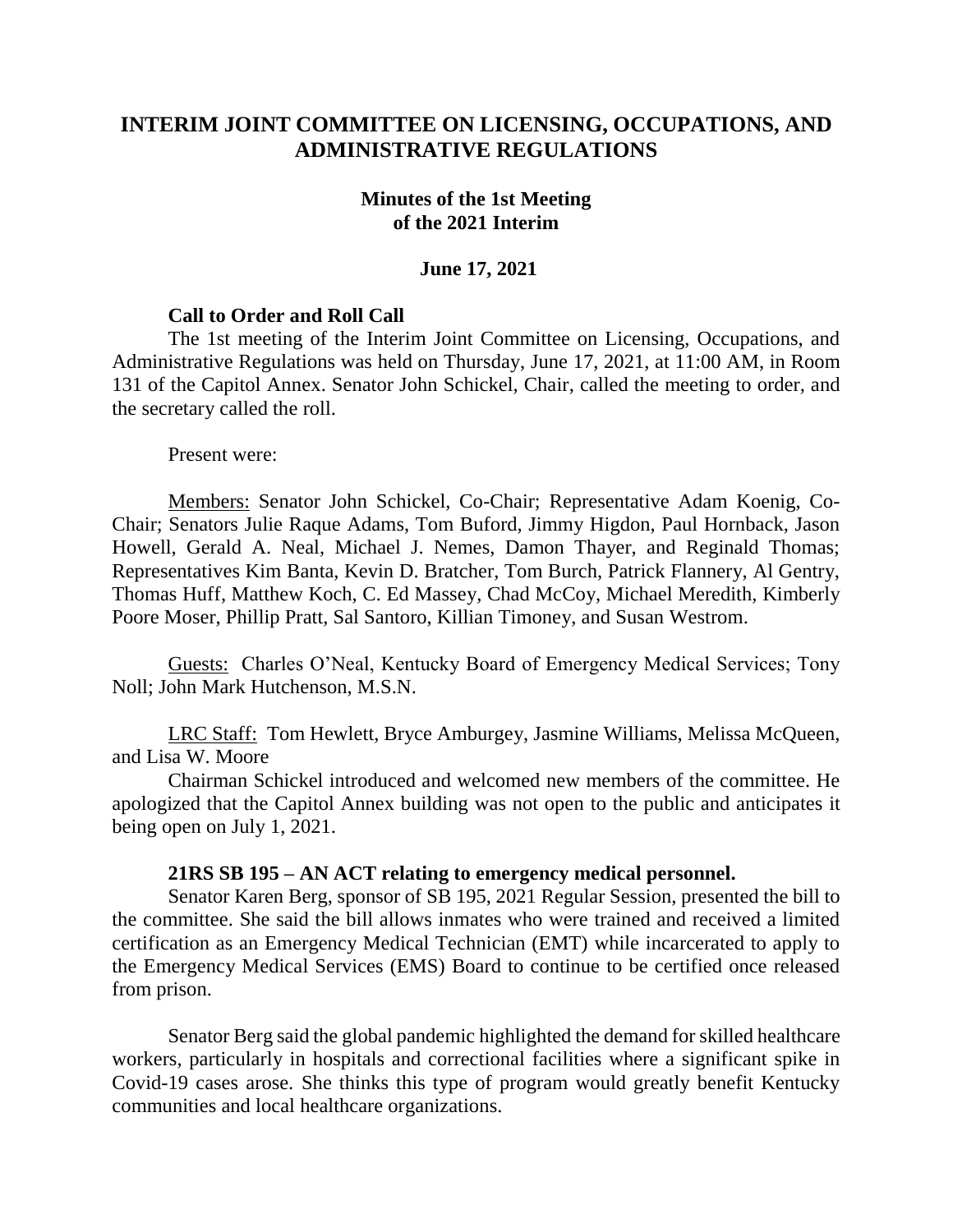John Mark Hutchenson, M.S.N., Norton's Hospital, initially brought the issue to Senator Berg's attention. Mr. Hutchenson testified any ambulance run from the Kentucky State Reformatory System would be staffed by the limited EMT inmates, prior to the global Covid-19 pandemic. He received reports from different EMT's in these scenarios and most provided extremely professional services and were exceptional in their role. As with any other profession, there can always be a few bad apples. He wondered if Norton's hospital could provide a bridge program to help the incarcerated EMT's who were doing a great job to stay certified once released from prison. It was then he discovered that the inmates had a limited EMT license that was revoked on the inmates release from jail when they need a job and income the most. It shocked him that the license was revoked after witnessing the professional character and work ethic of most of the incarcerated inmates serving as EMT's. Felons who have completed their sentence and paid their debt to society should have a pathway for a valid EMT license and an opportunity for a job doing what they are trained in.

Chuck O'Neal, Deputy Director, Kentucky Board of EMS, said a bill to put incarcerated felons to work upon release is noble and more bills should be dedicated to work-related program for incarcerated individuals. However, he testified in opposition to SB 195. He believes in rehabilitation and an inmate's ability to contribute in a positive way to society upon release from prison. However, emergency medical services, healthcare, law enforcement, and work in schools are not the appropriate technical program for former felons. The Kentucky Board of Medical Services, as well as colleagues at the College Board of Medical Licensure, and the Kentucky Board of Nursing, are charged with ensuring the safety of the citizens of the Commonwealth of Kentucky. As a regulatory body, it is their responsibility to vet applicants for certification or licensure and provide adequate background checks of applicants to ensure patients, their families, and their property is safe during an emergency.

Emergency Medical Services is a multi-disciplinary profession that is part public safety and part healthcare. Law enforcement does not allow convicted felons to become peace officers, and colleagues in healthcare do not allow physicians, physician assistants, nurse practitioners, and nurses to be felons either. This ensures public trust in the state entities that vet applicants. It also ensures felons convicted of manufacturing, distributing, or abusing controlled substances will not be at risk for controlled substance diversion, as every advanced life support ambulance and Kentucky hospital have these substances readily available. It also reduces the risk to Kentucky citizens being sexually assaulted in their homes or having prescriptions or personal items stolen from their homes in case of an emergency visit.

Responding to comments from Chairman Schickel, Mr. Hutchenson said he did not mean for his tone to imply that felons' rights were being intentionally discriminated against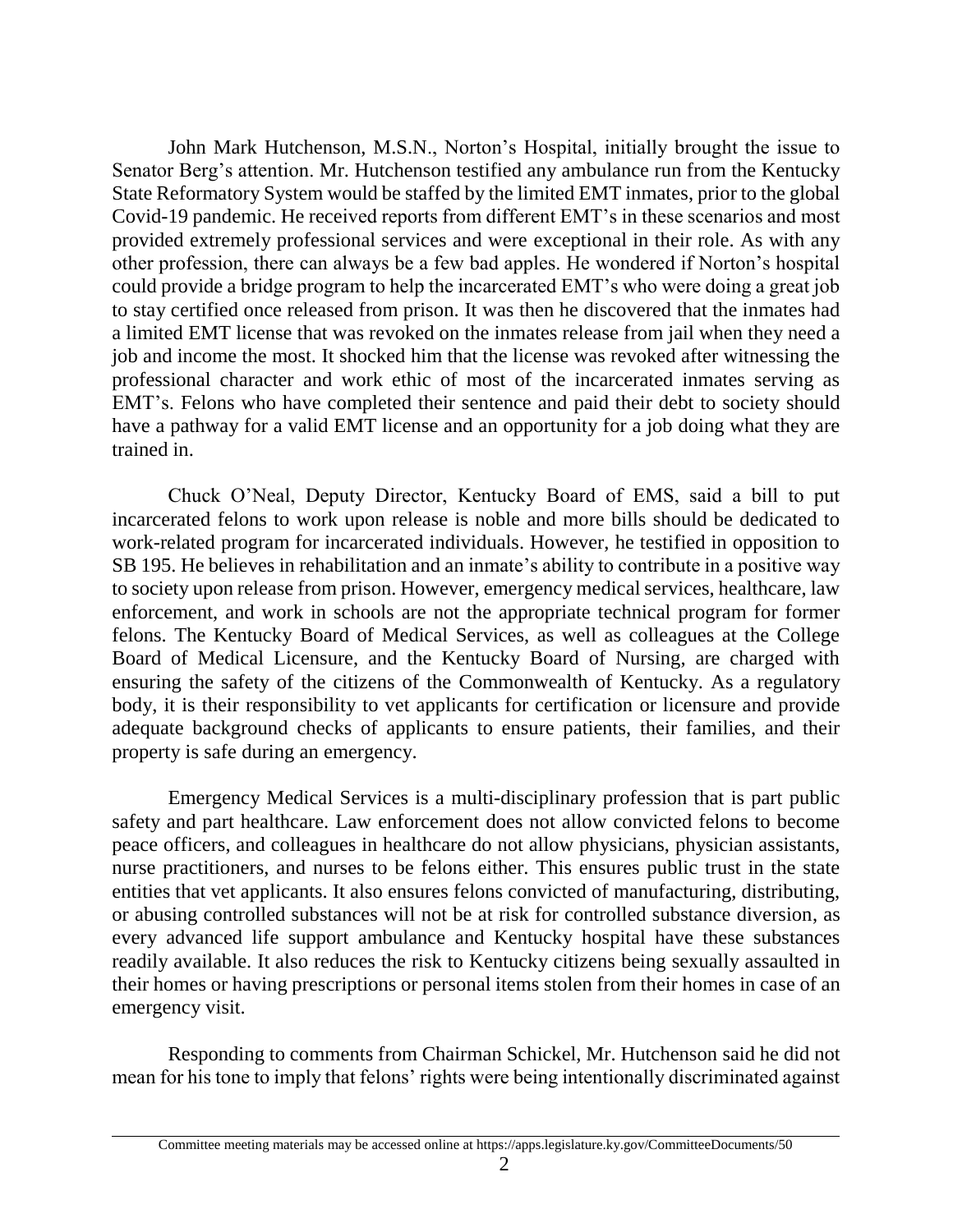or oppressed. Senator Schickel said it can be fashionable to take that tone but he strongly disagrees with it.

Responding to questions from Representative McCoy, Mr. O'Neal said the provisions for training are not the same for an incarcerated EMT and a regular EMT. The felons are certified with a Department of Corrections EMT certification that is authorized under KRS 311A.200. EMT's and paramedics take a national standardized examination called the National Register Examination. Felons are not eligible for testing through the national registry of EMT's. The facility has the ability to train the individuals that are incarcerated and they do take a similar assessment examination, but it is not the National Registry Exam.

Senator Berg said the National Registry of Emergency Technicians has the ability to deny a paroled felon permanent licensure. This bill will allow specifically designated parolees the option to apply for licensure, but they will have to be selected. It gives them the chance to be trained and keep providing their talents as EMT's once released from jail. It does not guarantee the right for them to keep the temporary license once released.

Responding to a question from Representative Koenig regarding flexibility for individuals who were previously certified as EMT's prior to incarceration, Senator Berg said most medical boards have a way for incarcerated EMT's to appeal to their board and go under supervision depending on the nature of the crime and keep their license, however certain crimes would not meet this criteria and the license would be removed. This bill provides flexibility and an option for hand-selected individuals who have been proven to be successful EMT's while incarcerated, and who are seen as highly probable as being successful when released to obtain a license.

Chairman Schickel thanked Senator Berg for her testimony, said he will work with her to find common ground, and believes there is room for flexibility and individual attention. He noted that EMT's in an institutional setting that provide care to other inmates saves taxpayer money, but should not automatically mean the license should transfer to certification outside the jail. He does believe having more people working outside incarceration is a great thing, but Kentucky must protect its most vulnerable citizens.

Senator Berg said she is unaware of any other certification individuals earn while incarcerated that they are not allowed to keep upon release.

# **21RS HB 224 – AN ACT relating to CPA Licensure.**

Representative Kim Banta, sponsor, said this bill passed 85-1 in 2021 in the House of Representatives, and then due to the short session, did not make it through the Senate before Sine Die of the General Assembly. This bill does three things: 1) it allows the State Board to grant scholarships using its own money so it is no cost to the state; 2) the Board would like to be allowed immunity from lawsuits for state board members as long as they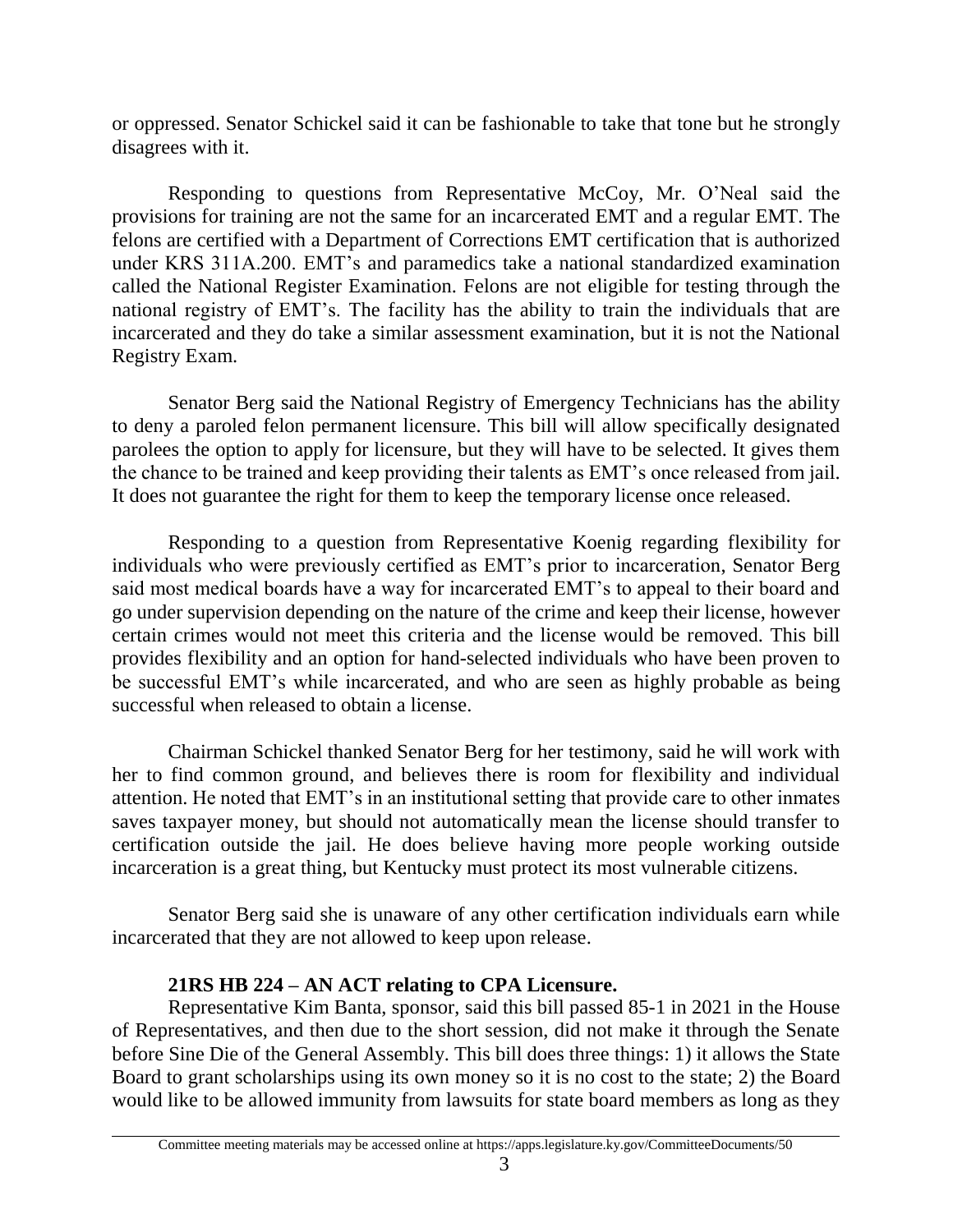acting in good faith in performance of normal duties, and 3) eliminates the requirement that out-of-state CPA's seeking a Kentucky license via reciprocity must have obtained the one year of accounting or test experience within five years of successfully passing the CPA exam in their home state. The current system puts an unintended burden on CPAs attempting to locate in Kentucky, where there is a shortage.

Senator Schickel said he looks forwarding to ushering HB 224 through the Senate in the upcoming legislative session. He said it is a good piece of legislation and it just needs to be passed earlier in the session.

### **21RS HB 346 – AN ACT relating to cremation.**

Representative Buddy Wheatley said the concept of alkaline hydrolysis is a sophisticated cremation technique that has become more available. Members received a handout of a map that shows different states that have adopted alkaline hydrolysis as a form of cremation, including 20 states and several provinces in Canada.

Anthony Noll said financial and environmental costs of flame cremation and traditional burial prompted his research into alkaline hydrolysis while planning his end-oflife wishes. Kentucky had no statutes that defined the practice. After consulting with regulators and local funeral home operators, he contacted Representative Wheatley to pursue statutory changes that would make the technology legal in Kentucky. His goal is to capitalize and operate facilities that will supply this growing option in an industry that one day will serve the citizens of Kentucky. He plans to combine financial resources by allowing local funeral homes to be co-owners of a facility they can patronize, such as a cooperative. Kentucky operators could also provide these services to bordering areas that have not taken a proactive stance to legislate this opportunity.

Samantha Sieber, Vice President of Research, Bio-Response Solutions, Inc., testified via Zoom in support of the bill. She is a biologist in the field for over 16 years, and has helped over 40 states (along with many other jurisdictions worldwide) draft legislation to make this option available to families. She reviewed in detail the proposed language revision for Kentucky's statute to accommodate alkaline hydrolysis, and said it is well-written.

States that have already approved alkaline hydrolysis have not had issues with licensing or financial burden. Licensing and inspections have been nearly identical to crematories so there has been no additional burden placed upon regulatory boards. This gives families end-of-life choices and data analysis has shown that 80 percent of families desiring cremation select this option over flame cremation. Right now, Kentucky families are having to arrange transport to neighboring states for this option which adds further hardship (emotionally and financially) to the family during an already devastating time.

Committee meeting materials may be accessed online at https://apps.legislature.ky.gov/CommitteeDocuments/50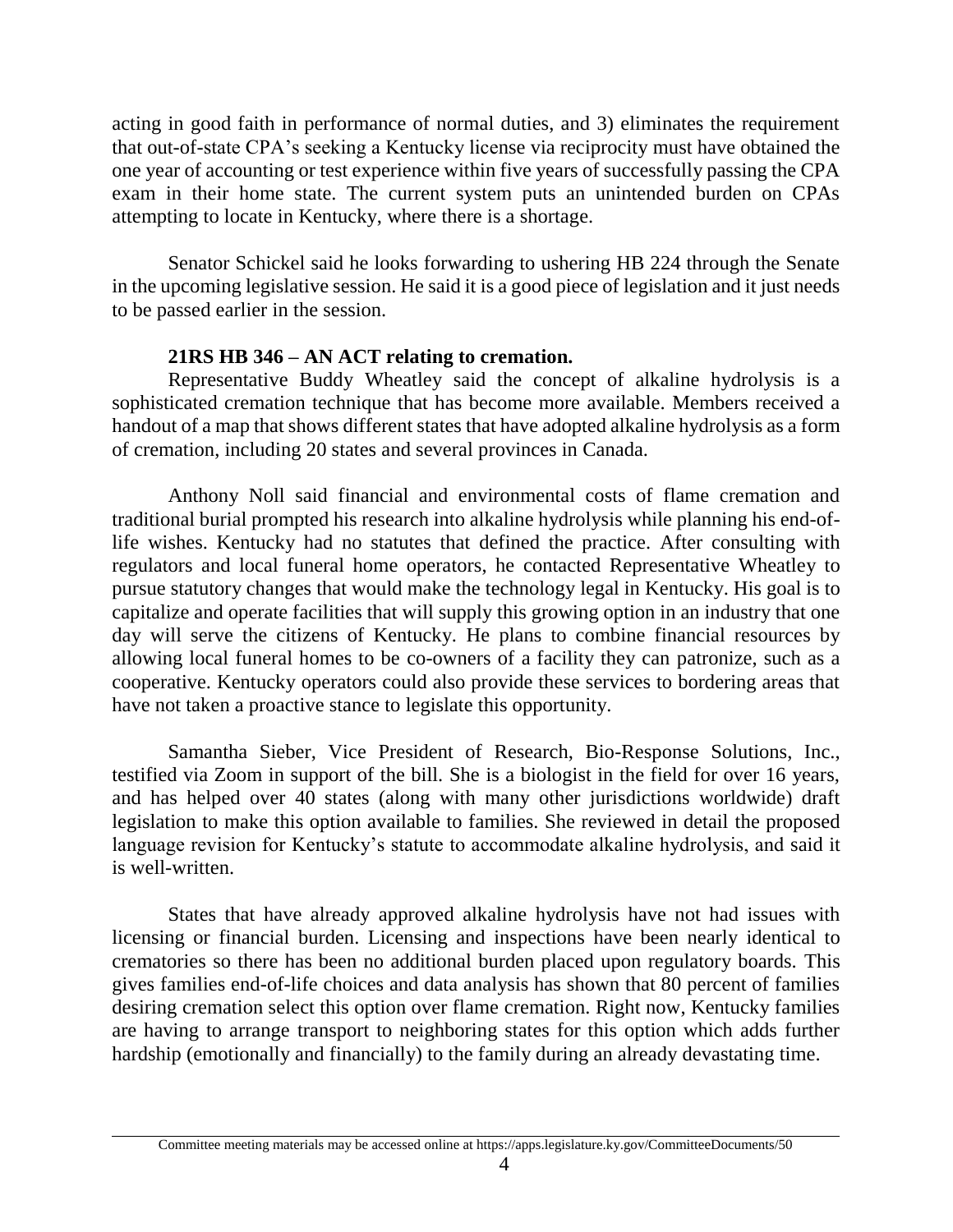There are numerous points of regulation that will apply in order for an alkaline hydrolysis system to be used: 1) the law must allow it; 2) the business must be licensed by the Board; 3) the equipment must be compliant with state health and environmental regulations; 4) the locale must approve the location of the equipment (municipal planning and zoning); and 5) the release of the process water must be done with permission (written approval from the wastewater authority).

There are no emissions from alkaline hydrolysis into the environment. Family options for services and memorialization are unchanged. Most families still hold a viewing and service to honor their loved one. The body may still be embalmed for transport home from another state or country. In fact, the family still receives ash remains, approximately 20 – 30 percent more. The ashes are completely sterile and safe to handle.

Responding to a question from Senator Buford regarding the average cost to process a body and funeral home charges, Ms. Sieber said the cost to consumers is very similar to regular flame cremation. It may be \$300 - \$400 more to families, but not a significant hardship cost. Mr. Noll agreed and added that \$795 is the cost of the basic service that can expand to \$3,500 for embalming and viewing, as estimated by an experienced provider in Illinois.

Responding to a question from Representative Burch regarding who is opposed to this legislation, Representative Wheatley responded said he has been in continuous contact with the Kentucky State Board of Embalmers and Funeral Directors and the Funeral Directors Association of Kentucky. Mr. Noll has also contacted these two organizations and said the issue has been scheduled for an upcoming board meeting.

Responding to Representative Koch regarding New Hampshire legalizing alkaline hydrolysis and then overturning the decision, Ms. Sieber said that New Hampshire has legalized alkaline hydrolysis as a form of cremation again. New Hampshire was one of the earlier states to approve this, and while there were disagreements, there was nothing found wrong with the technology.

Chairman Schickel has been contacted by several funeral homes and discussed the importance of interim hearings and vetting issues. He encouraged funeral home directors to contact committee members with concerns.

#### **21RS HB 279 – AN ACT relating to school facilities.**

Representative Josh Branscum, sponsor, said the bill passed the House of Representatives 97-0 during the last General Assembly Legislative Session and then ran out of time to get through the Senate. Chairman Schickel said it is his intent to get this passed in the next legislative session. He is pleased that it targets high growth districts and apologized the bill was not properly vetted last session.